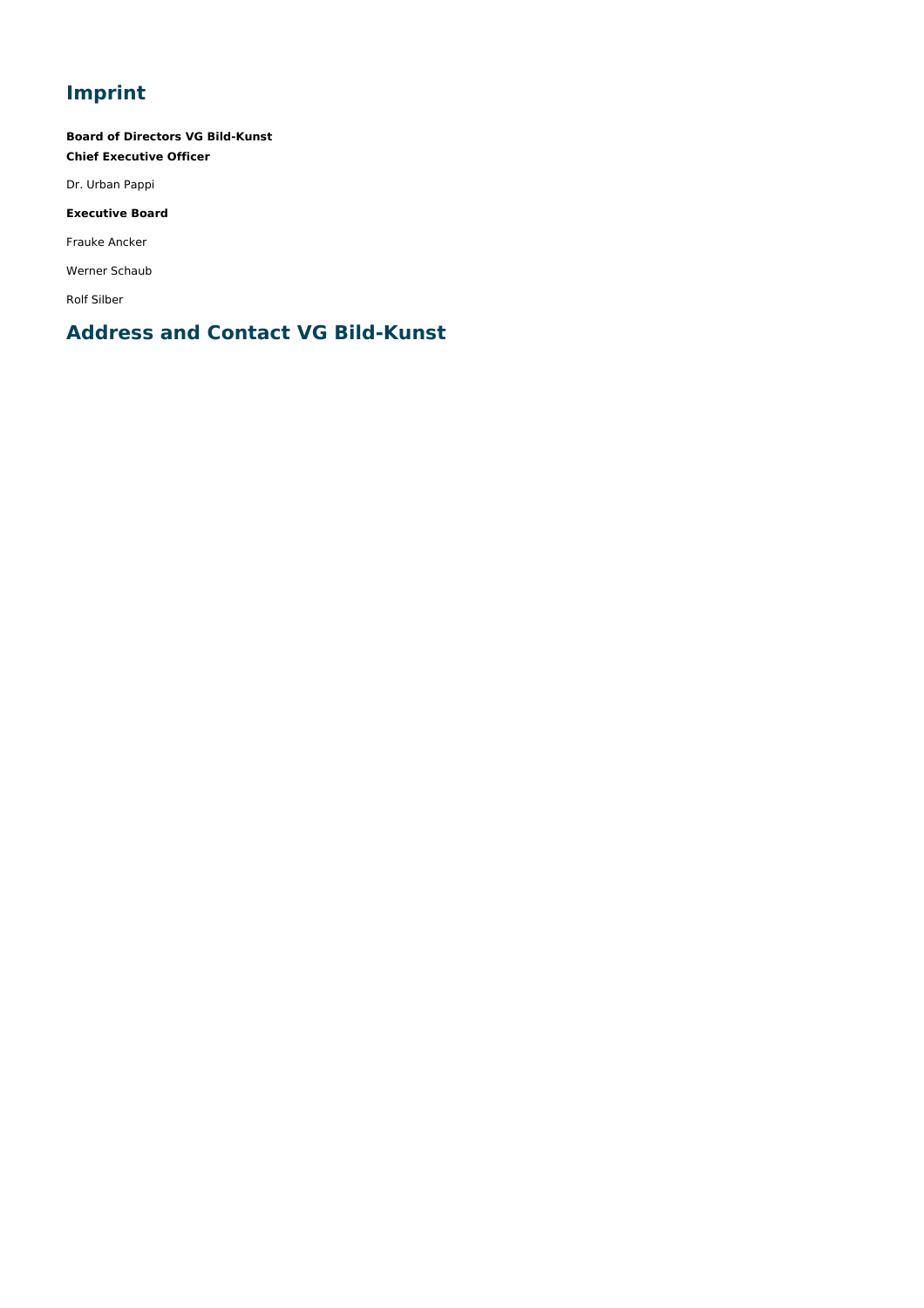

Office in Bonn

VG Bild-Kunst

**Tel.: Fax:** 0228 91534 0 <sup>0228</sup> <sup>91534</sup> <sup>39</sup> E-Mail [Kontakt](javascript:linkTo_UnCryptMailto(%27ocknvq%2CkphqBdknfmwpuv0fg%27);) **Weberstraße 61, 53113 Bonn**

### Disclaimer

Extract from the Articles of Association

The Collecting Society for Visual Arts VG Bild-Kunst is a registered association by charter as defined by Art. 22 BGB [German Civil Code] and is based in Frankfurt am Main. It is charged with the administration of exploitation and licensing rights as well as the royalty claims of authors and holders of related rights in works that are protected under Art. 2 (1) Nos. 3 to 7, Art. 4 and Art. 72 of the German Copyright Act (UrhG). These rights and claims are assigned to VG Bild-Kunst by authors, holders of assigned rights, film producers and successors in title through the administration agreement (Art. 3). The activities of VG Bild-Kunst are not profit-oriented.

#### Content of the Website

The authors assume no guarantee whatsoever for the topicality, correctness, completeness or quality of the information provided. Liability claims against authors, relating to material or non-material damage caused by using or failing to use the information offered or by using incorrect and incomplete information, are generally excluded unless there is evidence of deliberate intent or gross negligence on the part of the authors. All offers are without obligation and non-binding. Authors explicitly reserve the right to modify, amend or delete parts of the sites or the entire offering without special notice or to discontinue publication of the same on a temporary or permanent basis.

Responsible according to the German Press Law

Dr. Urban Pappi (Chief Executive Officer)

Data Protection Notice

Follow this **[link](https://www.bildkunst.de/en/footer/data-privacy)** to our data protection provisions.

#### Cross-References and Links

In the case of direct or indirect references to third-party Internet sites that are beyond the sphere of responsibility of the authors, liability would only be incurred if the authors had knowledge of the contents and it was technically possible and reasonable to expect them to prevent usage in case of unlawful contents. The authors hereby explicitly declare that at the time when the links were inserted there were no recognisable illegal contents on the sites to be linked. The authors have no control over the current and future design, content or authorship of the linked/connected sites. They therefore hereby explicitly dissociate themselves from all contents of all linked/connected sites, which were modified after setting the links. This applies to all links and cross-references inserted within their own Internet site. Illegal, incorrect or incomplete contents and in particular any damage arising from using or failing to use any information presented in this way are solely the liability of the providers of the site, to which reference is made, and not of those parties merely referring to the respective publication by way of links.

#### Legal Validity of this Disclaimer

The disclaimer is to be regarded as part of the web offering, from which reference was made to this site. Where parts or individual phraseology of this text are not, no longer or not completely consistent with the prevailing legal situation, the content and validity of the rest of the document shall remain unaffected.

Photo Credits Website

| Page                                      | <b>Photo Credits</b>         |
|-------------------------------------------|------------------------------|
| "What moves us"                           | ©fotodo, Fotolia.com         |
| "Card Game"                               | ©mybaitshop, Fotolia.com     |
| "Exemptions from copyright"               | ©Cmon, Fotolia.com           |
| "FAQ"                                     | ©Stauke, Fotolia.com         |
| "Dates and Deadlines VG Bild-Kunst"       | © Patrizia Gehlhaar          |
| "Press Section VG Bild-Kunst"             | © Daniel Ernst, Fotolia.com  |
| "Becoming a member"                       | © m.schuckart, Fotolia.com   |
| "Download: Forms and Documents"           | ©Ssogras, Fotolia.com        |
| "Geförderte Projekte Stiftung Kulturwerk" | ©bluedesign, Fotolia.com     |
| "History of VG Bild-Kunst"                | © Patrizia Gehlhaar          |
| "News"                                    | ©Charles Taylor, Fotolia.com |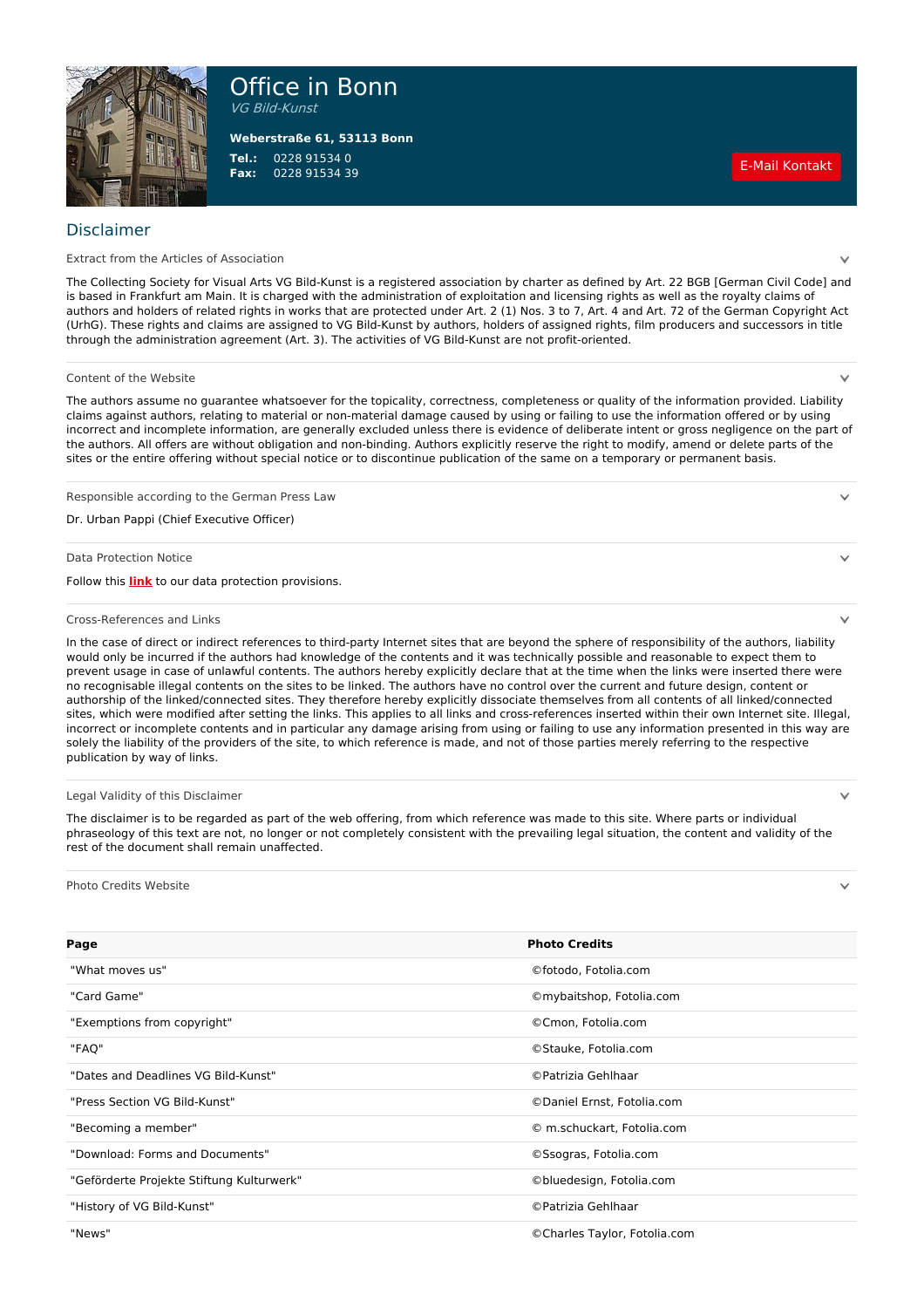## Photo Credits Homepage

| <b>Photographed Artist</b> | © Photographer                         |
|----------------------------|----------------------------------------|
| <b>Rune Mields</b>         | <b><i><u>©Jürgen H. Krause</u></i></b> |
| Prof. Klaus Staeck         | <b>©Anna Logue</b>                     |
| Roswitha Josefine Pape     | <b>©Anna Logue</b>                     |
| Regina Schmeken            | <b>©Axel Schmidt</b>                   |
| André Kahane               | © Leon Kahane                          |
| Kitty Kahane               | © Leon Kahane                          |
| Pellegrino Ritter          | <b>©Erik Hinz</b>                      |
| Kat Menschik               | <b>©Gordon Welters</b>                 |
| Rainer Eisch               | Olürgen H. Krause                      |
| Andreas Gursky             | ©Jan Schmidt-Garre Pars Media          |
| Jürgen Knoll               | © Lene Münch                           |
| Petra Neumeister           | © Lene Münch                           |
| Zazie Knepper              | © Lene Münch                           |
| Prof. Thomas Ruff          | ©Jürgen H. Krause                      |
| Volker Noack (Kamera)      | ©Can Mileva Rastovic                   |
| Matti Bauer                | <b>©Matti Bauer</b>                    |
| <b>Titus Selge</b>         | <b>©Bernd Hartung</b>                  |
| Margaret Hunter            | ©aquabitArt gallery                    |
| Niki Stein                 | <b>©Bernd Hartung</b>                  |
| <b>Roland Suso Richter</b> | ©Anna Logue                            |
| EVA & ADELE                | <b>©Norbert Michalke</b>               |
| Wolf Kahlen                | <b>©Norbert Michalke</b>               |
| <b>Burkhard Mohr</b>       | © Christoph Papsch                     |
| Stefan Malzkorn            | ©Jakob Börner                          |
| Steven Haberland           | <b>©Michael Bogumil</b>                |
| Axel Richter               | © Michael Bogumil                      |
| Susanne Wind               | <b>©Michael Bogumil</b>                |
| Thomas Meyer               | ©Chris Hirschhäuser                    |
| Hans-Jörg Holubitschka     | <b>©Hartmut S. Bühler</b>              |
| Heike Weber                | <b>©Hartmut S. Bühler</b>              |
| Riccarda Merten-Eicher     | <b>©Benjamin Ochse</b>                 |
| Patrick Neu                | <b>©Michael Bogumil</b>                |
| Ingrid Weiß                | <b>©Benjamin Ochse</b>                 |
| Jutta Eckerlin             | <b>©Benjamin Ochse</b>                 |
| Marcus O. Rosenmüller      | ©Anna Meyer                            |
| Arne Feldhusen             | ©Willi Weber/ <b>Brainpool TV GmbH</b> |
| Aelrun Goette              | ©Andreas Kermann                       |
| Prof. Karin Kneffel        | <b>©Hartmut S. Bühler</b>              |
| Olaf Martens               | <b>©Michael Bader</b>                  |
| Tom Kimmig                 | <b>©Maurice Weiss</b>                  |
| Anne Ackermann             | © Will Boase                           |

 $\checkmark$